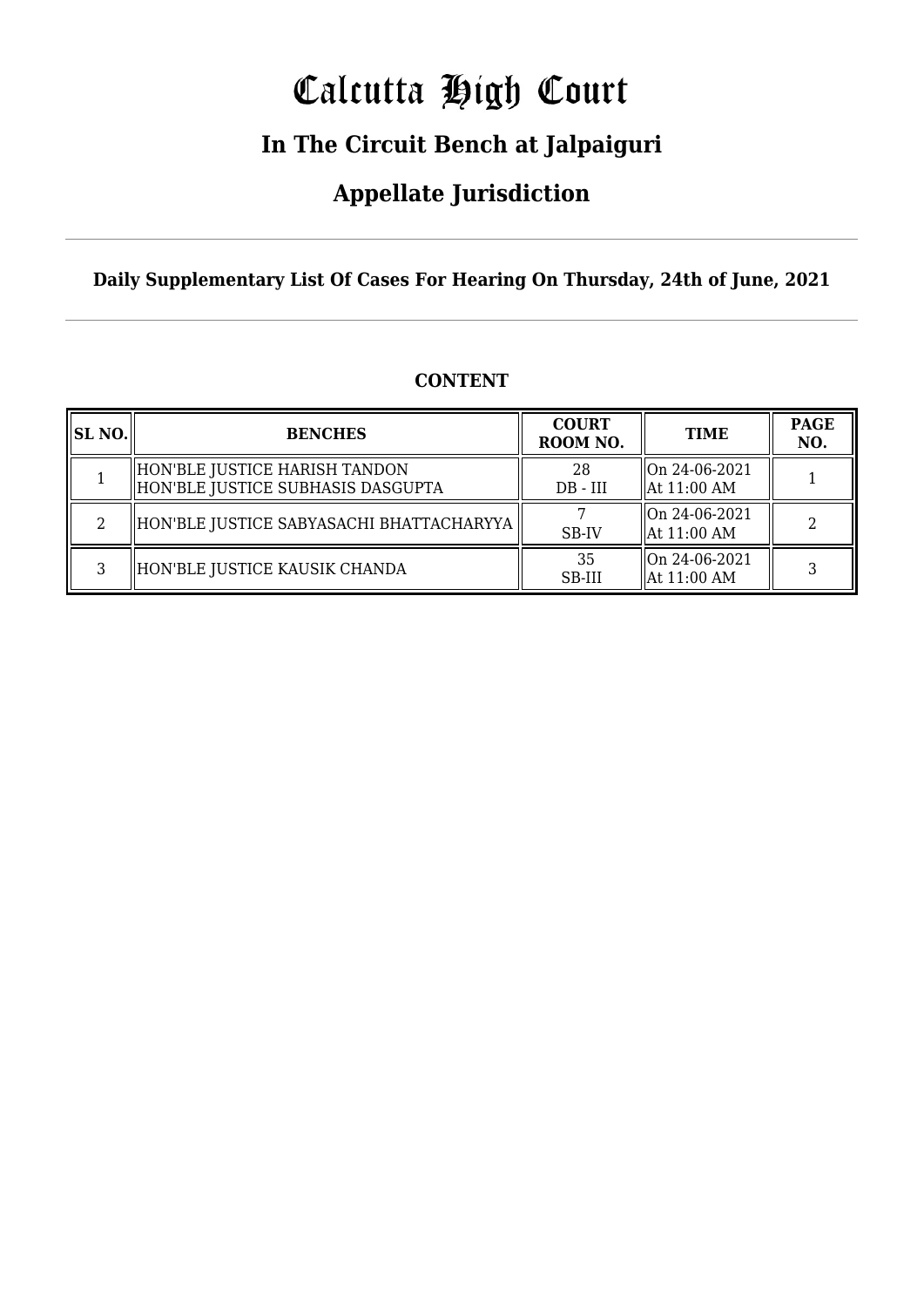

## Calcutta High Court **In The Circuit Bench at Jalpaiguri Appellate Side**

**DAILY CAUSELIST For Thursday The 24th June 2021**

**COURT NO. 28**

**DIVISION BENCH (DB - III)**

**AT 11:00 AM**

**HON'BLE JUSTICE HARISH TANDON HON'BLE JUSTICE SUBHASIS DASGUPTA**

**(VIA VIDEO CONFERENCE)**

**FROM PRINCIPAL BENCH**

#### **SPECIALLY FIXED MATTERS**

|                 | IA NO. CRAN/1/2021 RAMESH MANJU BISHNOI@ | PRITAM ROY |
|-----------------|------------------------------------------|------------|
|                 | RAMESH MANJU BISHNOY@                    | PRITAM ROY |
|                 | RAMESH KUMAR BISHNOI                     |            |
| In CRM/497/2021 | Vs.                                      |            |
|                 | THE STATE OF WEST                        |            |
|                 | BENGAL                                   |            |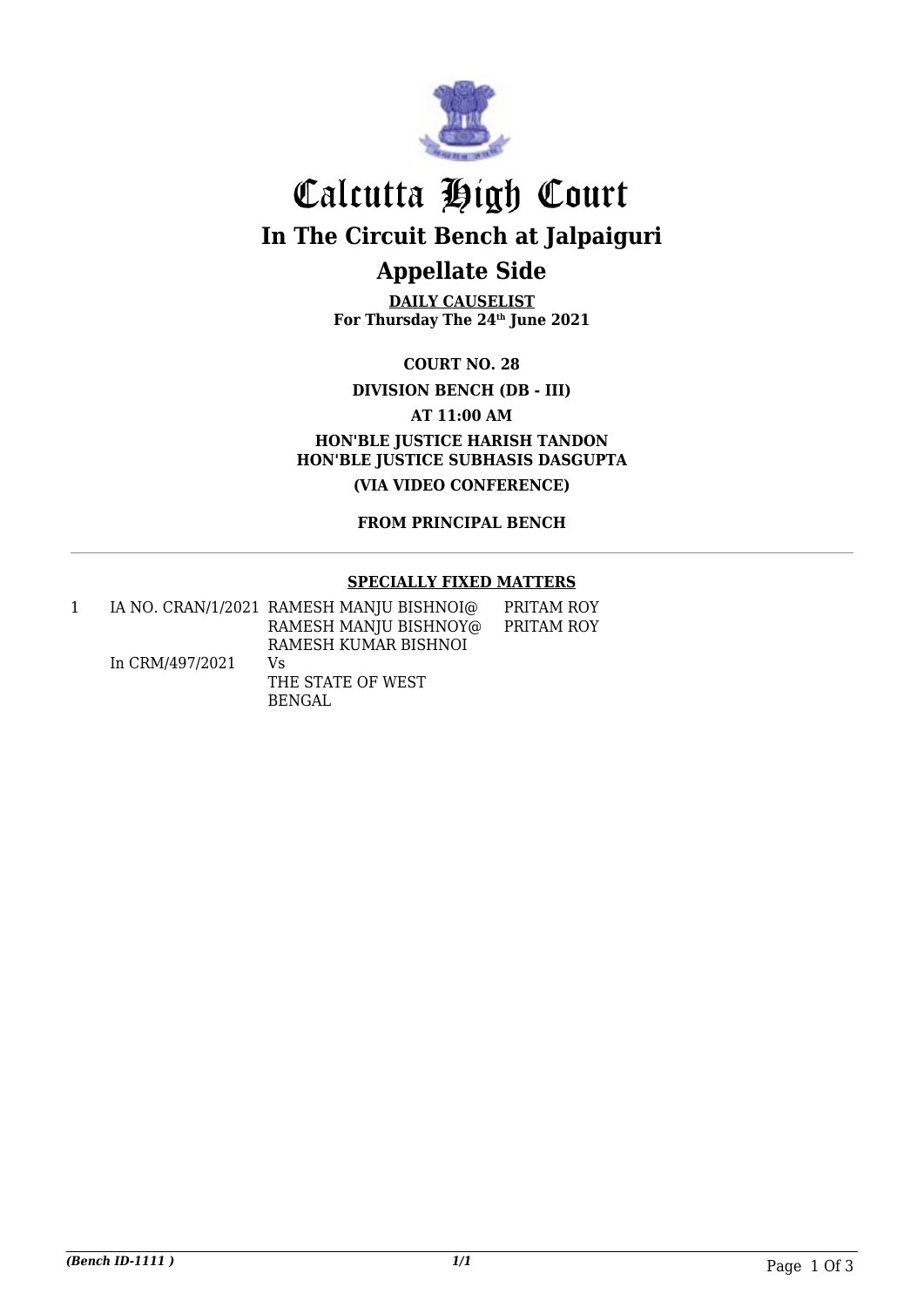

## Calcutta High Court **In The Circuit Bench at Jalpaiguri Appellate Side**

**DAILY CAUSELIST For Thursday The 24th June 2021**

**COURT NO. 7 SINGLE BENCH (SB-IV) AT 11:00 AM HON'BLE JUSTICE SABYASACHI BHATTACHARYYA (VIA VIDEO CONFERENCE)**

**FROM PRINCIPAL BENCH**

#### **CIVIL MOTION**

| CO/64/2021 | MITALI ROY GUHA<br>VS<br>MIHIR GUHA AND ORS    | DEBORSHI DHAR  |
|------------|------------------------------------------------|----------------|
| CO/65/2021 | KOUSHIK DE SARKAR<br>VS<br>SURANJANA DE SARKAR | PRANTICK GHOSH |